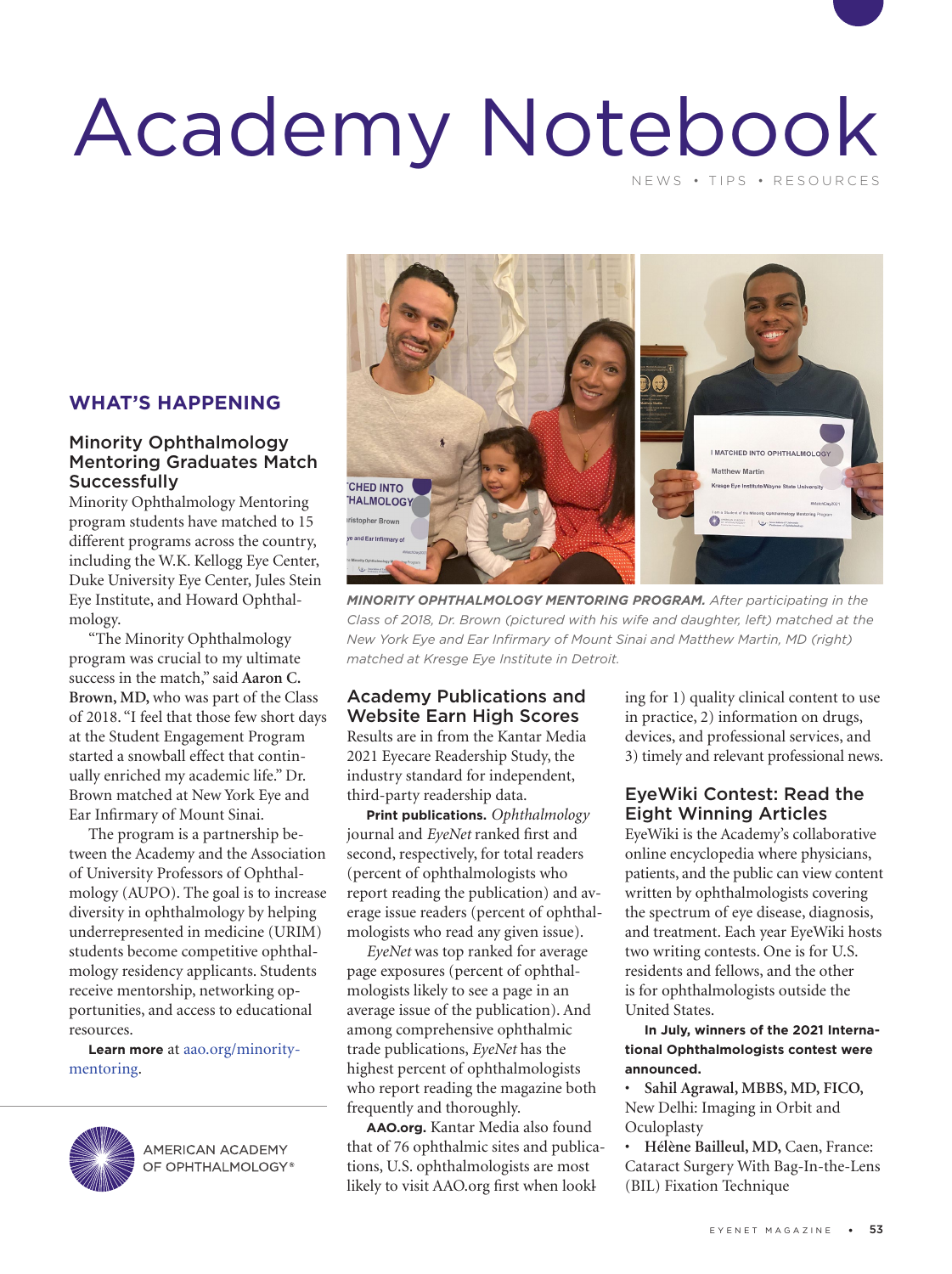

• **Marianna Kavalaraki MD, MSc,**  Athens, Greece: Cherry-Red Spot

• **Ana I.M. Miguel, MD, FEBO, PhD,**  Avranches, France: OCT-Angiography and Glaucoma

These authors won free access to selected Academy online products.

#### **Earlier this year, winners of the 2020 U.S. Residents and Fellows contest were announced.**

• **Robin K. Kuriakose, MD,** Loma Linda University Eye Institute: Incision Construction

• **Jacquelyn Laplant, MD,** St. Jude Children's Research Hospital: Carotid Cavernous Fistula

• **Minh T. Nguyen, MD,** University of Washington: Coronavirus (COVID-19)

• **Karen M. Wai, MD,** Massachusetts Eye and Ear: Medial Canthal Tendon Avulsion

These authors were invited to participate in the Academy's Advocacy Ambassador program in conjunction with Mid-Year Forum 2021.

**Next contest deadlines.** For a chance to win a trip to the Mid-Year Forum, U.S. residents and fellows must submit an article by Dec. 1, 2021. International ophthalmologists must submit an article by June 1, 2022, for a chance to win online Academy products.

**To read the winning articles and submit to either contest,** visit aao.org/ eyewiki.

#### **FOR THE RECORD**

#### Life Achievement Honor Award Recipients

Individuals who have cumulatively earned 60 points and have made significant contributions to ophthalmology, as determined by the Academy's Awards Committee, were nominated to receive the Life Achievement Honor Award. This year's recipients are as follows: Michael W. Brennan, MD Pravin U. Dugel, MD Robert S. Feder, MD Judy E. Kim, MD Scott R. Lambert, MD James C. Tsai, MD, MBA

**More online.** See a list of Senior Achievement, Achievement, and Secretariat Award recipients posted with this article at aao.org/eyenet.

#### **TAKE NOTICE**

#### Submit Your Big Data & AI Studies to *Ophthalmology Science*

*Ophthalmology Science,* the Academy's open access journal, is pleased to announce the Big Data & AI Special Issue, which will provide a home for studies in this growing field. Guest edited by **James D. Brandt, MD, Cecilia S. Lee, MD,** and **Aaron Y. Lee, MD,** this edition will focus on articles related to new methods and results using Big Data or AI and will include editorials that highlight current challenges in the field of ophthalmology. Topics may include (but are not limited to) data sharing/ standardization, privacy policy, and ethics. Open access fees will be waived for this special issue. The deadline for the first round of submissions is Dec. 31, 2021, with a potential publication date in 2022.

**To learn more about the special issue or to submit,** contact [aaojournal@](mailto:aaojournal@aao.org) [aao.org.](mailto:aaojournal@aao.org)

#### Urgent MIPS Notice—Get Started on Your 90-Day Performance Periods

Under the Merit-Based Incentive Payment System (MIPS), you will be evaluated on up to four performance categories. Two of these—promoting interoperability and improvement activities—each have a performance period that must be at least 90 consecutive days and must be completed no later than Dec. 31, 2021. (For the other two performance categories—quality and cost—the performance period is the full calendar year.)

**How to start.** Visit [aao.org/medicare](https://www.aao.org/medicare) for detailed descriptions of the promoting interoperability measures and the improvement activities that are most relevant to ophthalmology.

**Don't delay.** It's advisable to avoid waiting until the last moment (Oct. 3) to start performing improvement activities and promoting interoperability measures. An earlier start will provide you with leeway if you run into difficulty with your MIPS procedures.

After completing your performance period, you will be able to use the

IRIS Registry web portal to manually attest to your performance starting in January.

**Get updated Academy resources.**  Download the *2021 IRIS Registry Preparation Kit* (aao.org/iris-registry) and *EyeNet*'s MIPS manual (aao.org/ eyenet/mips-manual-2021). These have both been updated to reflect CMS changes to quality benchmarks (see page 51).

**What about COVID-19?** For the latest information on the "extreme and uncontrollable" circumstances exception, you can visit [aao.org/medicare/](https://www.aao.org/medicare/resources/MIPS-extreme-hardship-exceptions) [resources/MIPS-extreme-hardship](https://www.aao.org/medicare/resources/MIPS-extreme-hardship-exceptions)[exceptions](https://www.aao.org/medicare/resources/MIPS-extreme-hardship-exceptions).

#### Volunteer Ophthalmologists Needed for EyeCare America

Did you know that you can give back to your community by doing the work you already do right in your office? EyeCare America makes it possible by matching volunteer ophthalmologists with eligible patients. It involves minimal time commitment but is very impactful.

"I'm on a limited income and Social Security," said James "Pete" Hastert, an EyeCare America patient. "It was a true blessing to receive this service, and you all made it possible."

Volunteers are matched with eligible patients through two programs.

• The Seniors Program volunteers provide a comprehensive medical eye exam to eligible seniors (age 65 or older) and care for up to one year for any condition diagnosed during the initial exam at no out-of-pocket cost for the ophthalmologist's services.

• Glaucoma Program volunteers are asked to provide a one-time glaucoma eye exam at no cost to eligible patients.

Volunteers for either program see an average of two to four patients a year.

**Learn more** at aao.org/eyecareamerica. (This is just one of numerous Academy volunteer opportunities, which you can find at aao.org/ volunteering.)

OMIC Tip: When a Patient Refuses Care, Document It What happens when a patient refuses

to follow through on your medical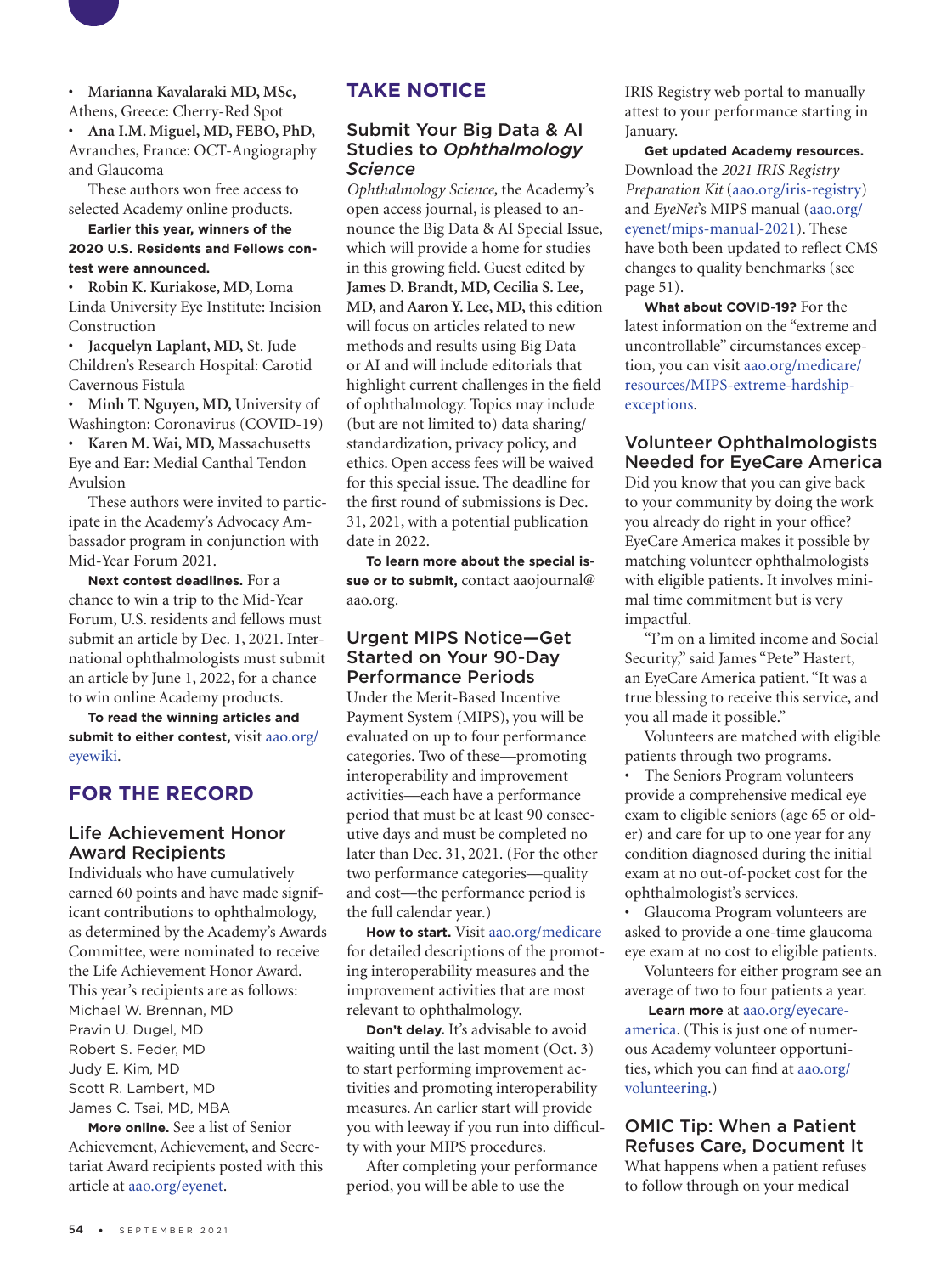recommendation? Often, the repercussions are minor. However, when the patient has a vision- or life-threatening condition, the consequences can be serious. Below are examples in which patients of OMIC-insured physicians refused care, came to harm, and sued their ophthalmologist:

• A patient called to report symptoms suggestive of endophthalmitis but refused to drive to a satellite office where the ophthalmologist was working that day.

• A patient who had recently had cataract surgery called the surgeon to complain of headaches unrelated to the surgery but would not agree to see her primary care physician.

• The parents of a child with retinoblastoma would not agree to surgery.

When a patient refuses to follow your recommendations, take the steps below to protect your patients and yourself:

**Clarify and document why care is refused.** Determine the reason for the patient's refusal. Ophthalmologists and staff are often frustrated when patients refuse recommendations, and they may make assumptions about the reasons. A simple approach can be very effective: "You're not willing to have the surgery? That is certainly your choice, but I would like to understand your decision. Can you tell me more about it?"

**Educate the patient and obtain informed refusal.** Although courts have recognized the patient's right to refuse treatment, they have consistently ruled that the decision must be an informed one.

**Monitor ongoing and repeated noncompliance.** OMIC claims data show that ophthalmologists do not always adequately warn patients of how noncompliance puts them at risk.

**Duty to report neglect.** Physicians have a duty to report suspected child abuse or neglect. This may be necessary if a parent refuses important care for his or her child.

 **Learn more** in the 2013 *OMIC Digest* article, "High Cost of Refused Care," at [omic.com/omic-digest](https://www.omic.com/omic-digest-archives-2013)[archives-2013.](https://www.omic.com/omic-digest-archives-2013)

**Find informed refusal consent forms** at [omic.com/informed-refusal-](https://www.omic.com/informed-refusal-of-care-consent-form)

#### D.C. REPORT

## **Academy-Supported Bill Targets Prior Authorization Burdens**

Prior authorization is delaying and disrupting the sight-saving care that ophthalmologists provide to patients. The requirements also can place unnecessary administrative burdens on practices. Reducing these prior authorization obstacles is a top Academy priority.

**Prior authorization interferes with patient care.** Aetna, for example, rolled out a policy on July 1 requiring preapproval for all cataract surgeries across all lines of business and sites of service—despite opposition from the Academy and the American Society of Cataract and Refractive Surgery (ASCRS). That day, an Academy member said the policy already had delayed treatment for a patient who needed emergency cataract surgery due to a macula issue.

**The Academy uses multiple avenues to oppose prior authorization.**  Along with ASCRS, the Academy has taken strong actions to get the policy rescinded: meeting with Aetna, communicating with the new administrator of CMS, launching full-scale grassroots and public relations efforts, and pursuing legislative solutions. The Aetna policy, which was still in place at time of press, is an example of the harm caused by lack of oversight and poor transparency into payers' use of prior authorization.

**The 117th Congress reintroduces legislation.** The Academy-led Regulatory Relief Coalition is making a strong push for reform by working with its congressional allies to reintroduce and advance prior authorization legislation in this Congress. Thanks to the coalition's efforts, the Improving Seniors' Timely Access to Care Act (HR 3173) was introduced in May by Reps. Suzan DelBene, D-Wash.; Ami Bera, MD, D-Calif.; Mike Kelly, R-Pa.; and Larry Bucshon, MD, R-Ind.

By July, HR 3173 had over 150 sponsors in the U.S. House of Representatives and had been endorsed by more than 275 physician, patient, and other stakeholder organizations. With increasing bipartisan support, the coalition remains optimistic that the bill could become law during this Congress.

During a news conference in May with the House bill sponsors, George A. Williams, MD, Academy senior secretary for advocacy, said the prior authorization reform legislation would "provide greater transparency, oversight, and standardization on how Medicare Advantage plans are using prior authorization."

**How you can help.** Academy members can back these efforts by urging their federal representatives to support HR 3173 at aao.org/advocacy/ action/vv.

#### [of-care-consent-form](https://www.omic.com/informed-refusal-of-care-consent-form).

*OMIC offers professional liability insurance exclusively to Academy members, their employees, and their practices.*

#### **ACADEMY RESOURCES**

Webinar: Attend the Sept. 23 Academy/AAPOS Journal Club Join moderator **Donny W. Suh, MD,** for the next Academy/American Association for Pediatric Ophthalmology and

Strabismus (AAPOS) journal club focusing on important pediatric studies recently published in the peer-reviewed literature.

Topics will include the reliability of telemedicine for real-time pediatric ophthalmology consultations, and the Wright hang-back recession with fibrin glue compared with standard fixed suture recession for the treatment of horizontal strabismus.

Dr. Suh will discuss these papers